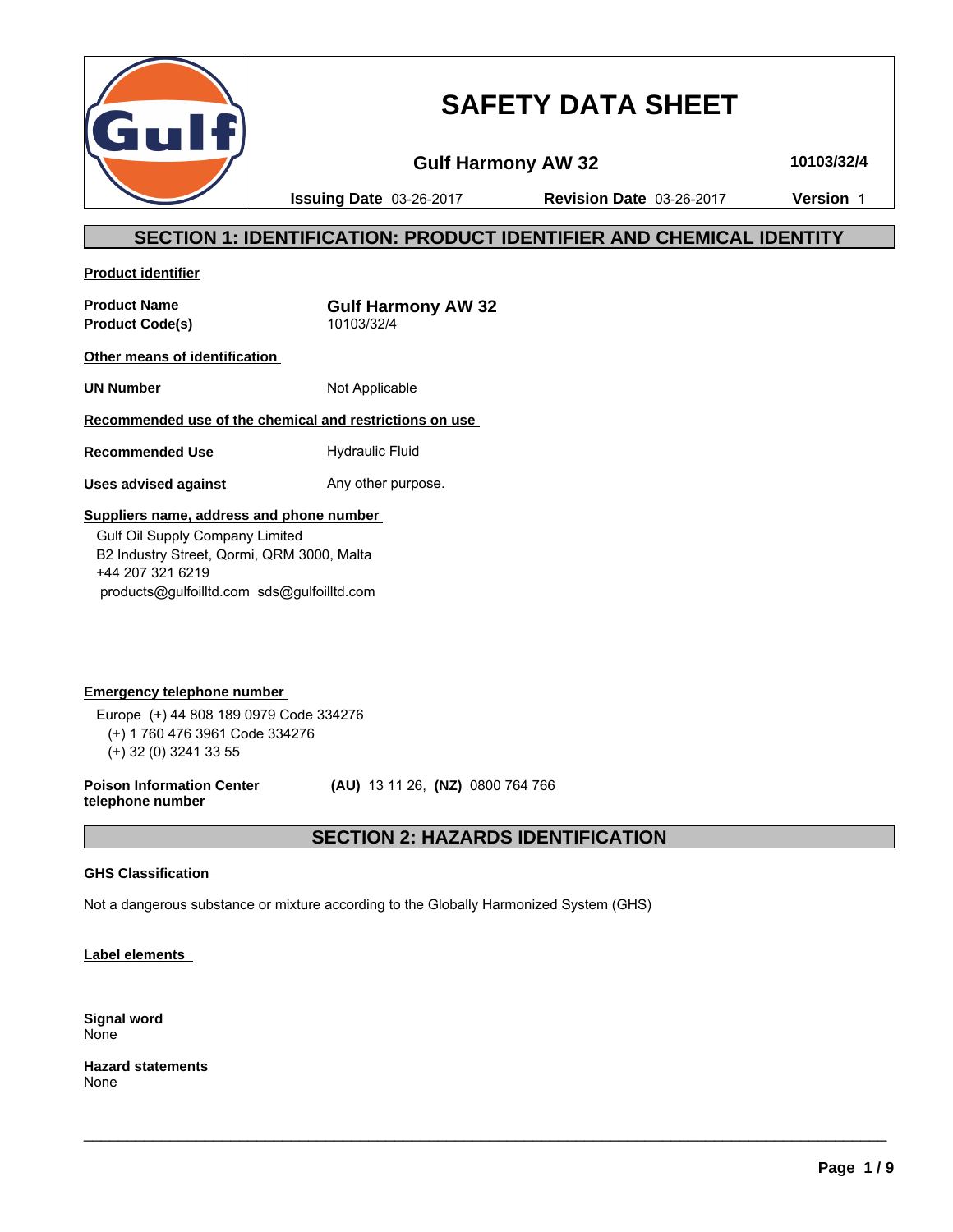# **Precautionary Statements**

None

#### **Other hazards**

Harmful to aquatic life with long lasting effects

# **SECTION 3: COMPOSITION/INFORMATION ON INGREDIENTS**

 $\_$  ,  $\_$  ,  $\_$  ,  $\_$  ,  $\_$  ,  $\_$  ,  $\_$  ,  $\_$  ,  $\_$  ,  $\_$  ,  $\_$  ,  $\_$  ,  $\_$  ,  $\_$  ,  $\_$  ,  $\_$  ,  $\_$  ,  $\_$  ,  $\_$  ,  $\_$  ,  $\_$  ,  $\_$  ,  $\_$  ,  $\_$  ,  $\_$  ,  $\_$  ,  $\_$  ,  $\_$  ,  $\_$  ,  $\_$  ,  $\_$  ,  $\_$  ,  $\_$  ,  $\_$  ,  $\_$  ,  $\_$  ,  $\_$  ,

This product is a mixture. Health hazard information is based on its ingredients

| . Nr<br>name<br>чнеат.                                             |  | $\mathbf{r}$ |  |
|--------------------------------------------------------------------|--|--------------|--|
| $>$ 20.5 cSt @40 °C)<br>refined base<br>. oil (Viscosity<br>Hiahlv |  | 100%<br>60%  |  |

#### **Additional information**

Product containing mineral oil with less than 3% DMSO extract as measured by IP 346

See Section 15 for additional information on base oils.

The remaining composition is a mixture of non-classified ingredients or additives below the threshold for disclosure

# **SECTION 4: FIRST AID MEASURES**

#### **Description of first-aid measures**

| <b>General advice</b>                                       | If symptoms persist, call a physician.                                                                      |
|-------------------------------------------------------------|-------------------------------------------------------------------------------------------------------------|
| <b>Inhalation</b>                                           | Move to fresh air.                                                                                          |
| <b>Skin contact</b>                                         | Wash off immediately with soap and plenty of water. Remove and wash contaminated<br>clothing before re-use. |
| Eye contact                                                 | Rinse thoroughly with plenty of water, also under the eyelids. Keep eye wide open while<br>rinsing.         |
| Ingestion                                                   | Clean mouth with water. Drink plenty of water. Do not induce vomiting without medical<br>advice.            |
| <b>Protection of First-aiders</b>                           | Use personal protective equipment.                                                                          |
| Most important symptoms and effects, both acute and delayed |                                                                                                             |
| <b>Main Symptoms</b>                                        | None                                                                                                        |
|                                                             | Indication of immediate medical attention and special treatment needed                                      |

**Notes to physician** Treat symptomatically.

# **SECTION 5: FIRE FIGHTING MEASURES**

#### **Extinguishing media**

#### **Suitable Extinguishing Media**

Use extinguishing measures that are appropriate to local circumstances and the surrounding environment:, Use CO2, dry chemical, or foam, Water spray or fog, Cool containers / tanks with water spray

# **Extinguishing media which shall not be used for safety reasons**

Do not use a solid water stream as it may scatter and spread fire

#### **Specific hazards arising from the chemical**

In the event of fire and/or explosion do not breathe fumes. Carbon monoxide, carbon dioxide and unburned hydrocarbons (smoke).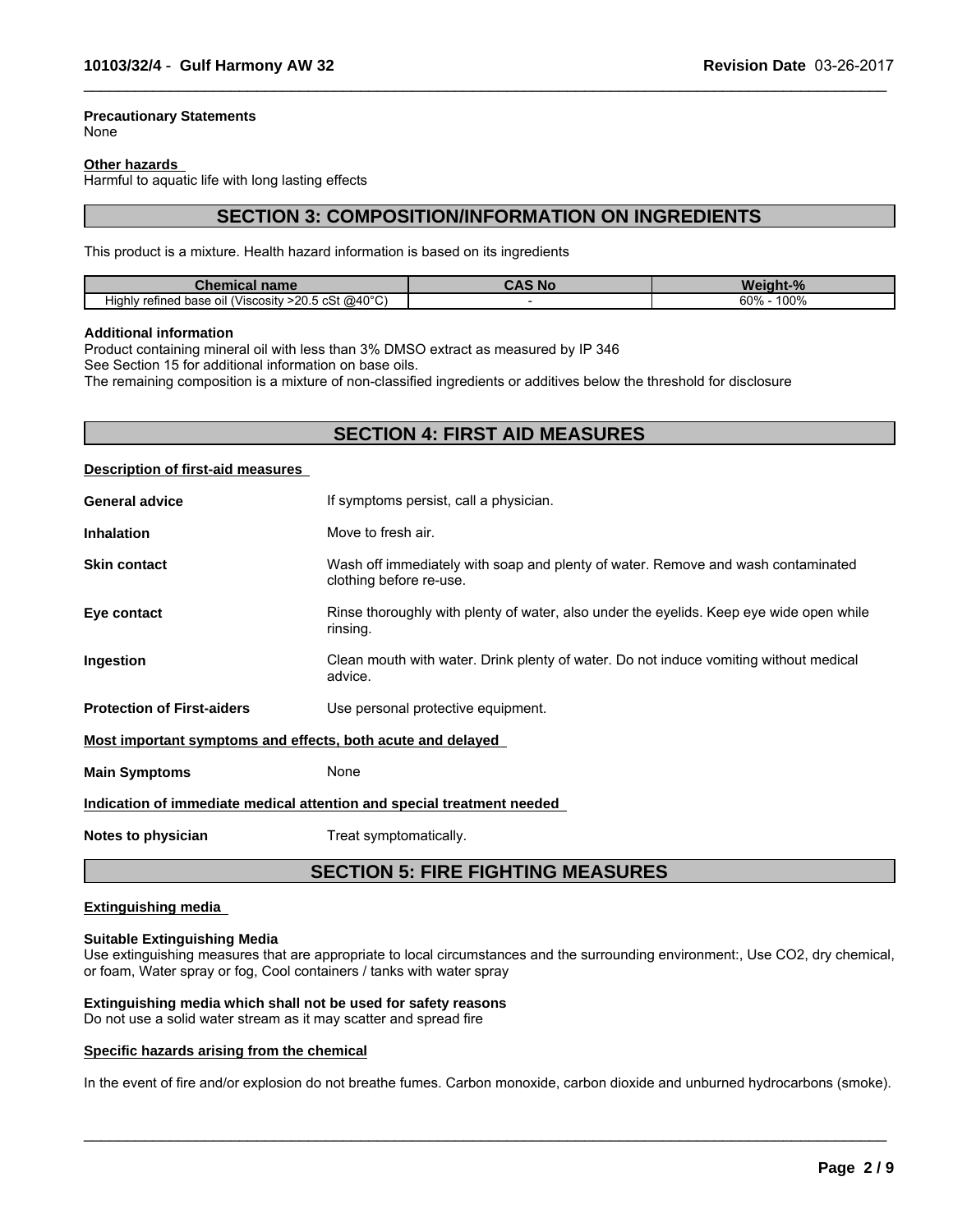Thermal decomposition can lead to release of irritating gases and vapors. This material creates a fire hazard because it floats on water.

 $\_$  ,  $\_$  ,  $\_$  ,  $\_$  ,  $\_$  ,  $\_$  ,  $\_$  ,  $\_$  ,  $\_$  ,  $\_$  ,  $\_$  ,  $\_$  ,  $\_$  ,  $\_$  ,  $\_$  ,  $\_$  ,  $\_$  ,  $\_$  ,  $\_$  ,  $\_$  ,  $\_$  ,  $\_$  ,  $\_$  ,  $\_$  ,  $\_$  ,  $\_$  ,  $\_$  ,  $\_$  ,  $\_$  ,  $\_$  ,  $\_$  ,  $\_$  ,  $\_$  ,  $\_$  ,  $\_$  ,  $\_$  ,  $\_$  ,

#### **Hazardous decomposition products**

Incomplete combustion and thermolysis produces potentially toxic gases such as carbon monoxide and carbon dioxide

#### **Advice for firefighters**

#### **Special protective equipment for fire-fighters**

As in any fire, wear self-contained breathing apparatus pressure-demand, MSHA/NIOSH (approved or equivalent) and full protective gear

# **SECTION 6: ACCIDENTAL RELEASE MEASURES**

#### **Personal precautions, protective equipment and emergency procedures**

Remove all sources of ignition. Ensure adequate ventilation.

**Advice for non-emergency personnel** Material can create slippery conditions.

**Advice for emergency responders** For personal protection see section 8.

#### **Environmental precautions**

Prevent further leakage or spillage if safe to do so. Do not flush into surface water or sanitary sewer system.

#### **Methods and materials for containment and cleaning up**

Soak up with inert absorbent material (e.g. sand, silica gel, acid binder, universal binder, sawdust). Dike to collect large liquid spills.

#### **Reference to other sections**

See Section 8/12/13 for additional information

# **SECTION 7: HANDLING AND STORAGE**

#### **Precautions for safe handling**

Ensure adequate ventilation. Do not eat, drink or smoke when using this product. Handle in accordance with good industrial hygiene and safety practice. Keep away from open flames, hot surfaces and sources of ignition.

#### **Conditions for safe storage, including any incompatibilities**

#### **Technical measures/Storage conditions**

Keep containers tightly closed in a dry, cool and well-ventilated place. Keep away from open flames, hot surfaces and sources of ignition.

**Incompatible materials** Oxidizing agent

**Recommended Use Hydraulic Fluid** 

# **SECTION 8: EXPOSURE CONTROLS/PERSONAL PROTECTION**

#### **Control parameters**

#### **Exposure Limits**

| <b>coosure</b><br>Biological<br>ralıa<br><b>NAV</b><br>,,,,,,,,<br>,,,,,<br>⊸ner<br>name<br>-adidi iv<br>эюнь. |
|----------------------------------------------------------------------------------------------------------------|
|----------------------------------------------------------------------------------------------------------------|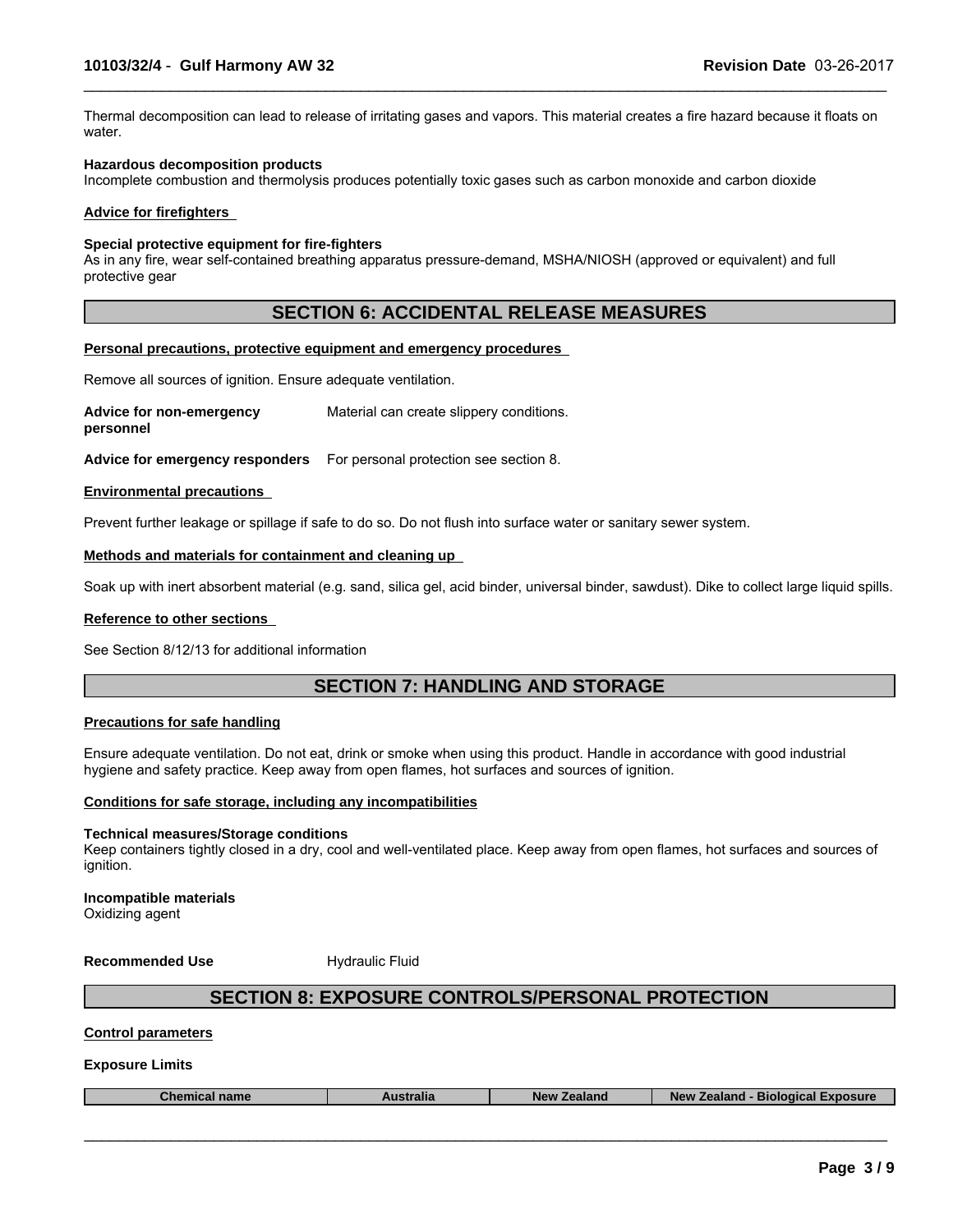|                                               |                            | Indices (BEI) |
|-----------------------------------------------|----------------------------|---------------|
| Highly refined base oil (Viscosity >20.5 cSt) | TWA: $5 \text{ mg/m}^3$    |               |
| $@40^{\circ}$ C)                              | STEL: 10 mg/m <sup>3</sup> |               |

 $\_$  ,  $\_$  ,  $\_$  ,  $\_$  ,  $\_$  ,  $\_$  ,  $\_$  ,  $\_$  ,  $\_$  ,  $\_$  ,  $\_$  ,  $\_$  ,  $\_$  ,  $\_$  ,  $\_$  ,  $\_$  ,  $\_$  ,  $\_$  ,  $\_$  ,  $\_$  ,  $\_$  ,  $\_$  ,  $\_$  ,  $\_$  ,  $\_$  ,  $\_$  ,  $\_$  ,  $\_$  ,  $\_$  ,  $\_$  ,  $\_$  ,  $\_$  ,  $\_$  ,  $\_$  ,  $\_$  ,  $\_$  ,  $\_$  ,

*Australia - Workplace Exposure Standards for Airborne Contaminants. New Zealand - Workplace Exposure Standards and Biological Exposure Indices.*

## **Appropriate engineering controls**

| <b>Engineering controls</b>                                                      | Ensure adequate ventilation, especially in confined areas.                                                                                                                                                                                                                                                                                                                                                                                                                                  |
|----------------------------------------------------------------------------------|---------------------------------------------------------------------------------------------------------------------------------------------------------------------------------------------------------------------------------------------------------------------------------------------------------------------------------------------------------------------------------------------------------------------------------------------------------------------------------------------|
|                                                                                  | Individual protection measures, such as personal protective equipment                                                                                                                                                                                                                                                                                                                                                                                                                       |
| <b>Eye/face protection</b><br>Skin and body protection<br><b>Hand Protection</b> | Safety glasses with side-shields.<br>Long sleeved clothing.<br>Protective gloves. Please observe the instructions regarding permeability and breakthrough<br>time which are provided by the supplier of the gloves. Also take into consideration the<br>specific local conditions under which the product is used, such as the danger of cuts,<br>abrasion. Barrier creams may help to protect the exposed areas of skin, they should<br>however not be applied once exposure has occurred. |
| <b>Respiratory protection</b>                                                    | No special protective equipment required. In case of mist, spray or aerosol exposure wear<br>suitable personal respiratory protection and protective suit.                                                                                                                                                                                                                                                                                                                                  |
| <b>Hygiene measures</b>                                                          | Regular cleaning of equipment, work area and clothing is recommended.                                                                                                                                                                                                                                                                                                                                                                                                                       |
| <b>Environmental Exposure Controls</b><br>Thermal hazards                        | No special environmental precautions required.<br>None under normal use conditions                                                                                                                                                                                                                                                                                                                                                                                                          |

# **SECTION 9: PHYSICAL AND CHEMICAL PROPERTIES**

 $\_$  ,  $\_$  ,  $\_$  ,  $\_$  ,  $\_$  ,  $\_$  ,  $\_$  ,  $\_$  ,  $\_$  ,  $\_$  ,  $\_$  ,  $\_$  ,  $\_$  ,  $\_$  ,  $\_$  ,  $\_$  ,  $\_$  ,  $\_$  ,  $\_$  ,  $\_$  ,  $\_$  ,  $\_$  ,  $\_$  ,  $\_$  ,  $\_$  ,  $\_$  ,  $\_$  ,  $\_$  ,  $\_$  ,  $\_$  ,  $\_$  ,  $\_$  ,  $\_$  ,  $\_$  ,  $\_$  ,  $\_$  ,  $\_$  ,

# **Information on basic physical and chemical properties**

| <b>Physical state</b><br>Odor                                                                                                                                                                                      | liquid<br>Hydrocarbon-like                                                                                                                                               | Appearance<br><b>Odor threshold</b> | clear amber<br>Not Determined |  |
|--------------------------------------------------------------------------------------------------------------------------------------------------------------------------------------------------------------------|--------------------------------------------------------------------------------------------------------------------------------------------------------------------------|-------------------------------------|-------------------------------|--|
| Property<br>рH<br>Melting point / freezing point                                                                                                                                                                   | Values<br>No information available<br>Not Determined                                                                                                                     |                                     | Remarks                       |  |
| Boiling point / boiling range<br><b>Flash point</b><br><b>Evaporation rate</b><br>Flammability (solid, gas)                                                                                                        | Not Determined<br>222 °C / 432 °F<br>Not Determined<br>Not Determined                                                                                                    |                                     | ASTM D 92                     |  |
| <b>Flammability Limit in Air</b><br><b>Upper flammability limit:</b><br>Lower flammability limit:                                                                                                                  | Not Determined<br>Not Determined                                                                                                                                         |                                     |                               |  |
| Vapor pressure<br>Vapor density<br><b>Relative density</b><br>Solubility(ies)<br><b>Partition coefficient</b><br><b>Autoignition temperature</b><br><b>Decomposition temperature</b><br><b>Kinematic viscosity</b> | Not Determined<br>Not Determined<br>0.8698<br>Insoluble in water<br>Not Determined<br>No information available<br>No information available<br>32.2 cSt @ 40 $^{\circ}$ C | @15°C                               | ASTM D445                     |  |
| <b>Explosive properties</b><br><b>Oxidizing Properties</b>                                                                                                                                                         | Not applicable<br>Not applicable                                                                                                                                         |                                     |                               |  |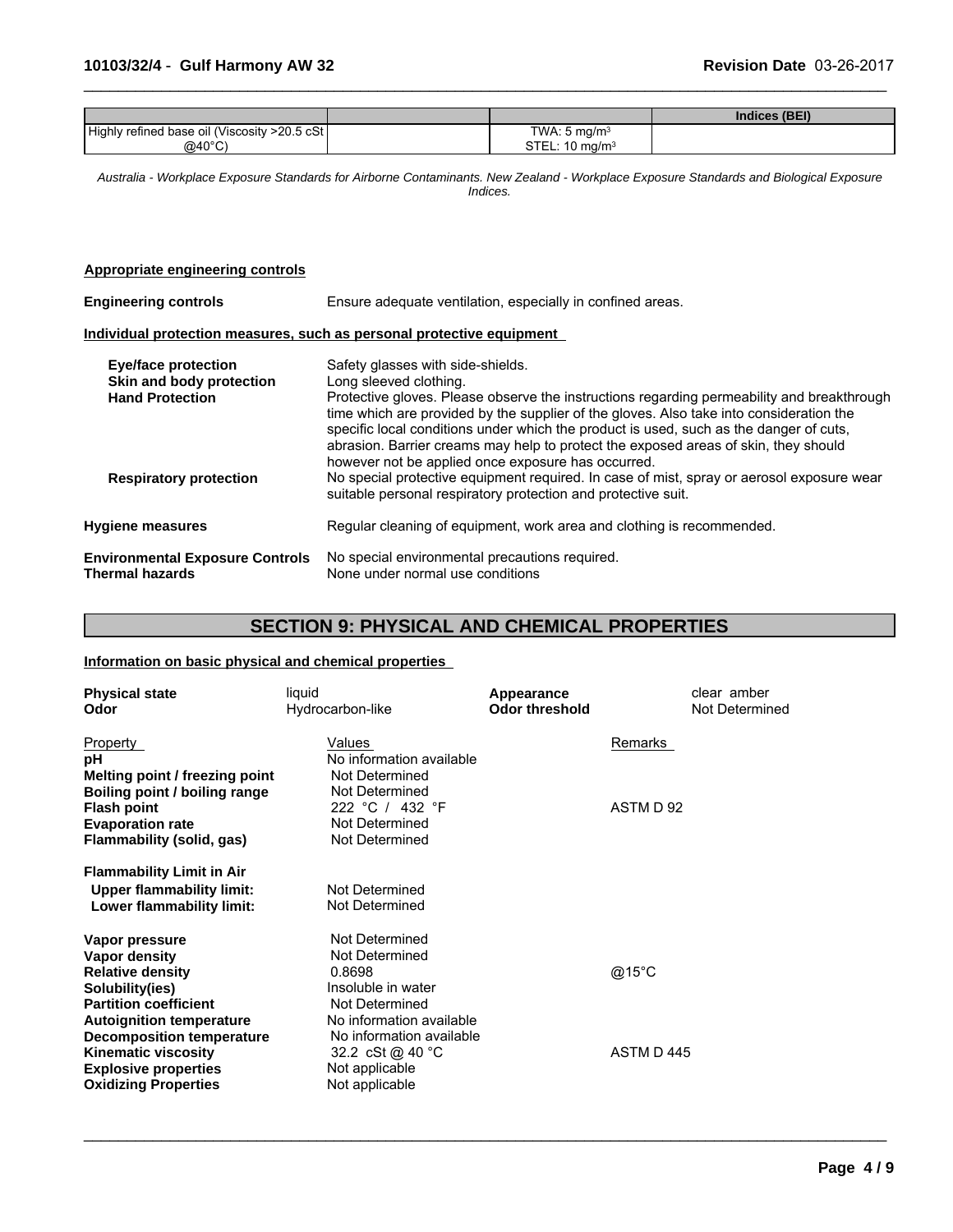### **Other Information**

| Viscosity, kinematic (100°C) | 5.4 cSt @ 100°C | ASTM D 445 |  |
|------------------------------|-----------------|------------|--|
| <b>Pour Point</b>            | -24 °C / -11 °F | ASTM D 97  |  |
| VOC Content (ASTM E-1868-10) | Not Determined  |            |  |
| <b>VOC content</b>           | Not Determined  |            |  |

 $\_$  ,  $\_$  ,  $\_$  ,  $\_$  ,  $\_$  ,  $\_$  ,  $\_$  ,  $\_$  ,  $\_$  ,  $\_$  ,  $\_$  ,  $\_$  ,  $\_$  ,  $\_$  ,  $\_$  ,  $\_$  ,  $\_$  ,  $\_$  ,  $\_$  ,  $\_$  ,  $\_$  ,  $\_$  ,  $\_$  ,  $\_$  ,  $\_$  ,  $\_$  ,  $\_$  ,  $\_$  ,  $\_$  ,  $\_$  ,  $\_$  ,  $\_$  ,  $\_$  ,  $\_$  ,  $\_$  ,  $\_$  ,  $\_$  ,

# **SECTION 10: STABILITY AND REACTIVITY**

### **Reactivity**

None under normal use conditions

#### **Chemical stability**

Stable under normal conditions

# **Possibility of hazardous reactions**

None under normal use conditions

#### **Conditions to avoid**

Keep away from open flames, hot surfaces and sources of ignition, Extremes of temperature and direct sunlight

# **Incompatible materials**

Oxidizing agent

### **Hazardous decomposition products**

Incomplete combustion and thermolysis produces potentially toxic gases such as carbon monoxide and carbon dioxide.

# **SECTION 11: TOXICOLOGICAL INFORMATION**

 $\_$  ,  $\_$  ,  $\_$  ,  $\_$  ,  $\_$  ,  $\_$  ,  $\_$  ,  $\_$  ,  $\_$  ,  $\_$  ,  $\_$  ,  $\_$  ,  $\_$  ,  $\_$  ,  $\_$  ,  $\_$  ,  $\_$  ,  $\_$  ,  $\_$  ,  $\_$  ,  $\_$  ,  $\_$  ,  $\_$  ,  $\_$  ,  $\_$  ,  $\_$  ,  $\_$  ,  $\_$  ,  $\_$  ,  $\_$  ,  $\_$  ,  $\_$  ,  $\_$  ,  $\_$  ,  $\_$  ,  $\_$  ,  $\_$  ,

# **Information on the likely routes of exposure**

#### **Product Information - Principle Routes of Exposure**

| Inhalation          | None known |
|---------------------|------------|
| Eye contact         | None known |
| <b>Skin contact</b> | None known |
| Ingestion           | None known |

### **Numerical measures of toxicity - Product Information**

| ATEmix (oral)          | >2000 mg/kg |
|------------------------|-------------|
| <b>ATEmix (dermal)</b> | >2000 mg/kg |

### **Acute toxicity - Product Information**

Product does not present an acute toxicity hazard based on known or supplied information.

# **Acute toxicity - Component Information**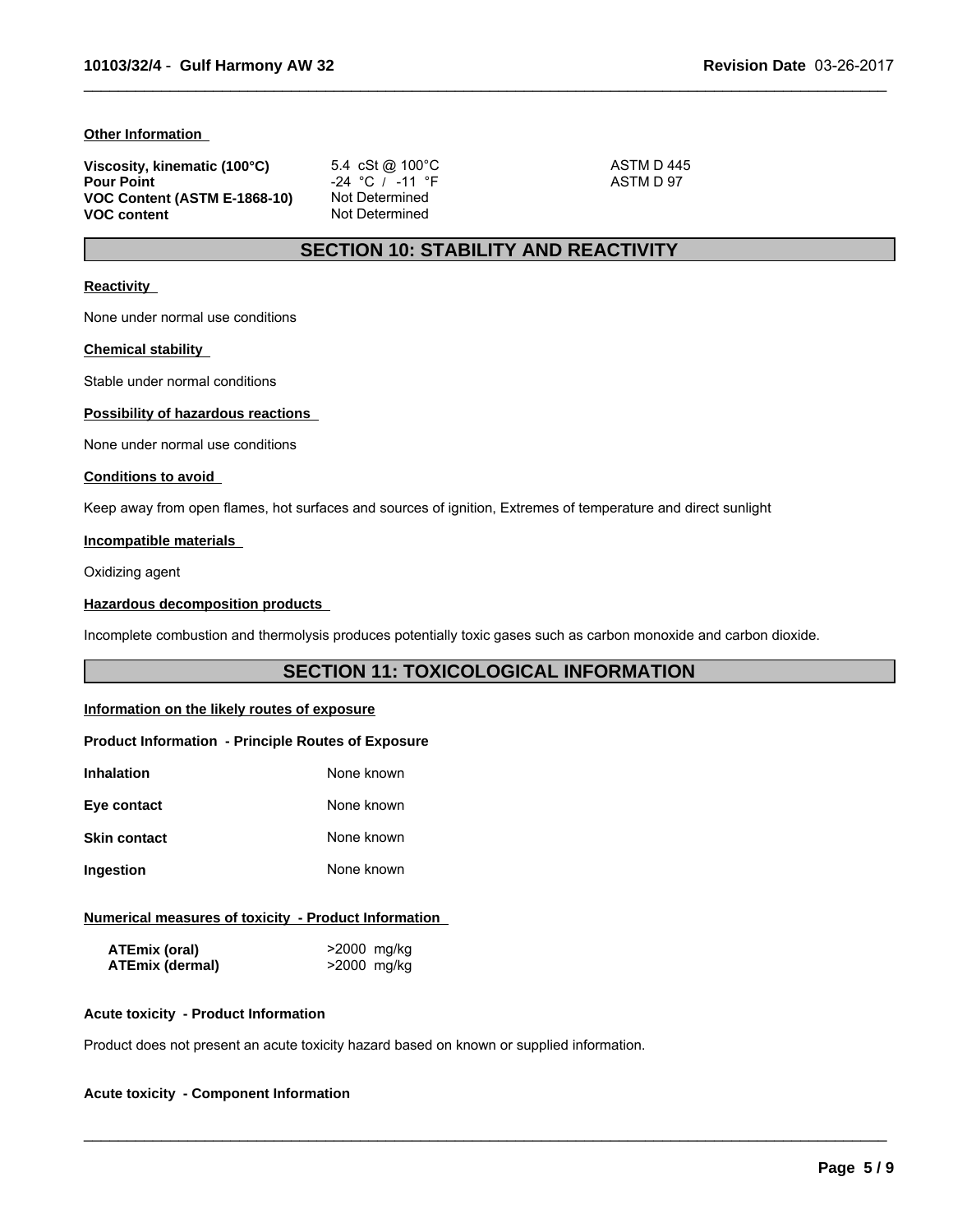| Chemical name                      | Oral LD50                  | <b>Dermal LD50</b> | <b>Inhalation LC50</b> |
|------------------------------------|----------------------------|--------------------|------------------------|
| Highly refined base oil (Viscosity | 2000 mg/kg <sup>&gt;</sup> | >2000 mg/kg        |                        |
| >20.5 cSt @40°C                    |                            |                    |                        |

 $\_$  ,  $\_$  ,  $\_$  ,  $\_$  ,  $\_$  ,  $\_$  ,  $\_$  ,  $\_$  ,  $\_$  ,  $\_$  ,  $\_$  ,  $\_$  ,  $\_$  ,  $\_$  ,  $\_$  ,  $\_$  ,  $\_$  ,  $\_$  ,  $\_$  ,  $\_$  ,  $\_$  ,  $\_$  ,  $\_$  ,  $\_$  ,  $\_$  ,  $\_$  ,  $\_$  ,  $\_$  ,  $\_$  ,  $\_$  ,  $\_$  ,  $\_$  ,  $\_$  ,  $\_$  ,  $\_$  ,  $\_$  ,  $\_$  ,

# **Delayed and immediate effects as well as chronic effects from short and long-term exposure**

| <b>Skin corrosion/irritation</b>                                                      | Based on available data, the classification criteria are not met.                                                                      |
|---------------------------------------------------------------------------------------|----------------------------------------------------------------------------------------------------------------------------------------|
| Serious eye damage/eye irritation                                                     | Based on available data, the classification criteria are not met.                                                                      |
| <b>Sensitization</b><br><b>Respiratory Sensitization</b><br><b>Skin sensitization</b> | Based on available data, the classification criteria are not met.<br>Based on available data, the classification criteria are not met. |
| Germ cell mutagenicity                                                                | Based on available data, the classification criteria are not met.                                                                      |
| Carcinogenicity                                                                       | Based on available data, the classification criteria are not met.                                                                      |
| <b>Reproductive toxicity</b>                                                          | Based on available data, the classification criteria are not met.                                                                      |
| Specific target organ systemic<br>toxicity (single exposure)                          | Based on available data, the classification criteria are not met                                                                       |
| Specific target organ systemic<br>toxicity (repeated exposure)                        | Based on available data, the classification criteria are not met                                                                       |
| <b>Aspiration hazard</b>                                                              | Based on available data, the classification criteria are not met.                                                                      |
| <b>Exposure levels</b>                                                                | See section 8 for more information                                                                                                     |
| Interactive effects                                                                   | None known                                                                                                                             |

# **SECTION 12: ECOLOGICAL INFORMATION**

### **Toxicity**

No special environmental measures are necessary

| <b>Chemical name</b>                                   | Algae/aguatic plants | <b>Fish</b>     | <b>Toxicity to</b><br>microorganisms | Crustacea       |
|--------------------------------------------------------|----------------------|-----------------|--------------------------------------|-----------------|
| Highly refined base oil<br> Viscosity > 20.5 cSt @40°C | >100: 72 h mg/L      | >100: 96 h mg/L |                                      | >100: 48 h mg/L |

 $\_$  ,  $\_$  ,  $\_$  ,  $\_$  ,  $\_$  ,  $\_$  ,  $\_$  ,  $\_$  ,  $\_$  ,  $\_$  ,  $\_$  ,  $\_$  ,  $\_$  ,  $\_$  ,  $\_$  ,  $\_$  ,  $\_$  ,  $\_$  ,  $\_$  ,  $\_$  ,  $\_$  ,  $\_$  ,  $\_$  ,  $\_$  ,  $\_$  ,  $\_$  ,  $\_$  ,  $\_$  ,  $\_$  ,  $\_$  ,  $\_$  ,  $\_$  ,  $\_$  ,  $\_$  ,  $\_$  ,  $\_$  ,  $\_$  ,

### **Persistence and degradability**

The product is not readily biodegradable, but it can be degraded by micro-organisms, it is regarded as being inherently biodegradable.

# **Bioaccumulative potential**

No information available

# **Mobility**

The product is insoluble and floats on water

### **Other adverse effects**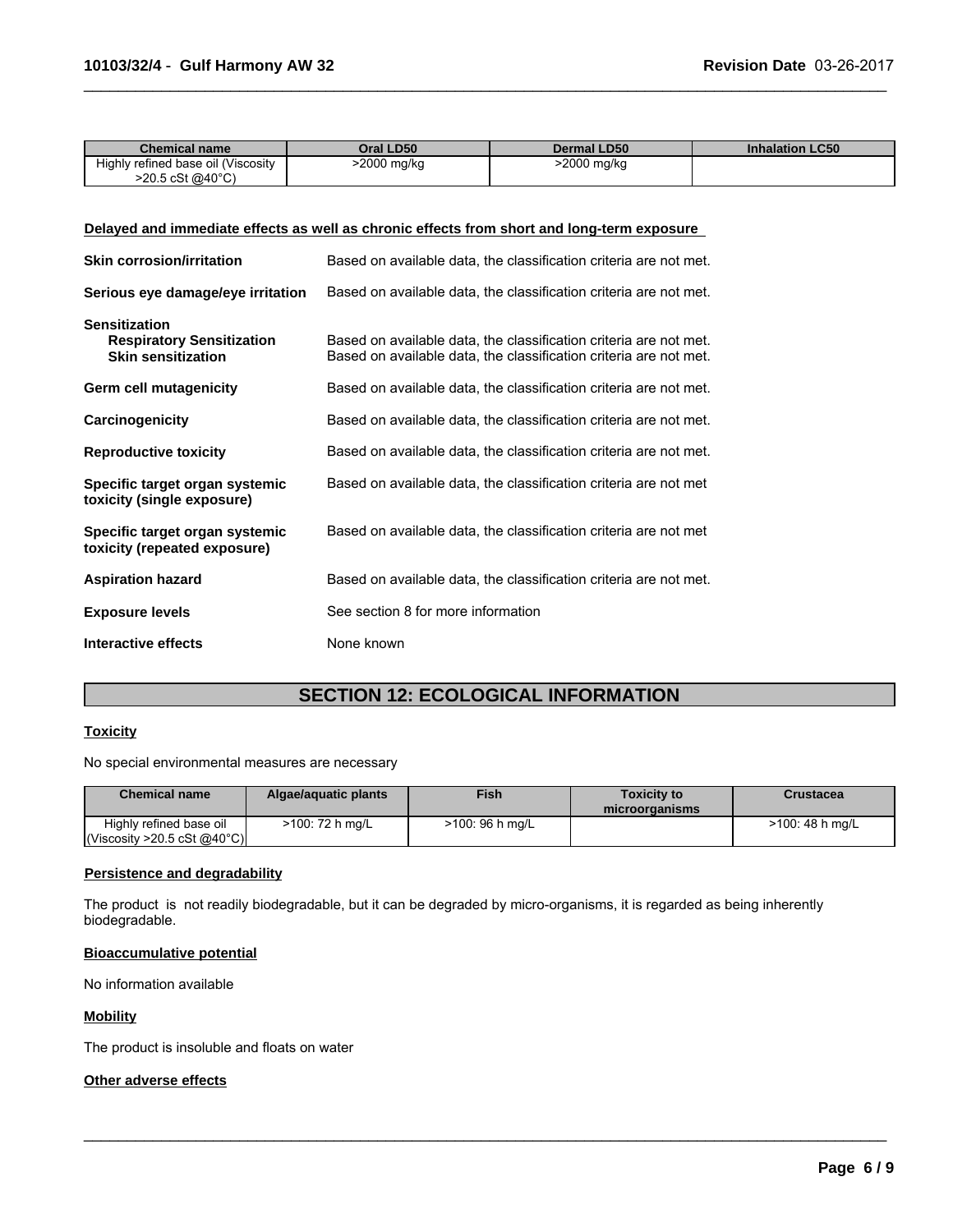None known

# **SECTION 13: DISPOSAL CONSIDERATIONS**

 $\_$  ,  $\_$  ,  $\_$  ,  $\_$  ,  $\_$  ,  $\_$  ,  $\_$  ,  $\_$  ,  $\_$  ,  $\_$  ,  $\_$  ,  $\_$  ,  $\_$  ,  $\_$  ,  $\_$  ,  $\_$  ,  $\_$  ,  $\_$  ,  $\_$  ,  $\_$  ,  $\_$  ,  $\_$  ,  $\_$  ,  $\_$  ,  $\_$  ,  $\_$  ,  $\_$  ,  $\_$  ,  $\_$  ,  $\_$  ,  $\_$  ,  $\_$  ,  $\_$  ,  $\_$  ,  $\_$  ,  $\_$  ,  $\_$  ,

#### **Safe handling and disposal methods**

Dispose of in accordance with local regulations

#### **Disposal of any contaminated packaging**

Empty containers should be taken to an approved waste handling site for recycling or disposal. Observe all label precautions until container is cleaned, reconditioned or destroyed.

#### **Environmental regulations**

No information available

**SECTION 14: TRANSPORT INFORMATION**

**ADG** Not regulated

**IMDG** Not regulated

**IATA** Not regulated

# **SECTION 15: REGULATORY INFORMATION**

### **Safety, health and environmental regulations/legislation specific for the substance or mixture**

#### **National regulations**

# **Australia**

Model Work Health and Safety Regulations (2016). Preparation of Safety Data Sheets for Hazardous Chemicals Code of Practice (2011).

### **Standard for Uniform Scheduling of Medicines and Poisons (SUSMP)**

No poisons schedule number allocated

**New Zealand** 

Hazardous Substances Regulation 2001.

**HSNO Approval Number:** HSR002606 **HSNO Hazard Classification:** 9.1C

**New Zealand** Lubricants, Lubricant Additives, Coolants and Anti-freeze Agents (Subsidiary Hazard) Group Standard 2006

 $\_$  ,  $\_$  ,  $\_$  ,  $\_$  ,  $\_$  ,  $\_$  ,  $\_$  ,  $\_$  ,  $\_$  ,  $\_$  ,  $\_$  ,  $\_$  ,  $\_$  ,  $\_$  ,  $\_$  ,  $\_$  ,  $\_$  ,  $\_$  ,  $\_$  ,  $\_$  ,  $\_$  ,  $\_$  ,  $\_$  ,  $\_$  ,  $\_$  ,  $\_$  ,  $\_$  ,  $\_$  ,  $\_$  ,  $\_$  ,  $\_$  ,  $\_$  ,  $\_$  ,  $\_$  ,  $\_$  ,  $\_$  ,  $\_$  ,

# **International Regulations**

**Ozone-depleting substances (ODS)** Not applicable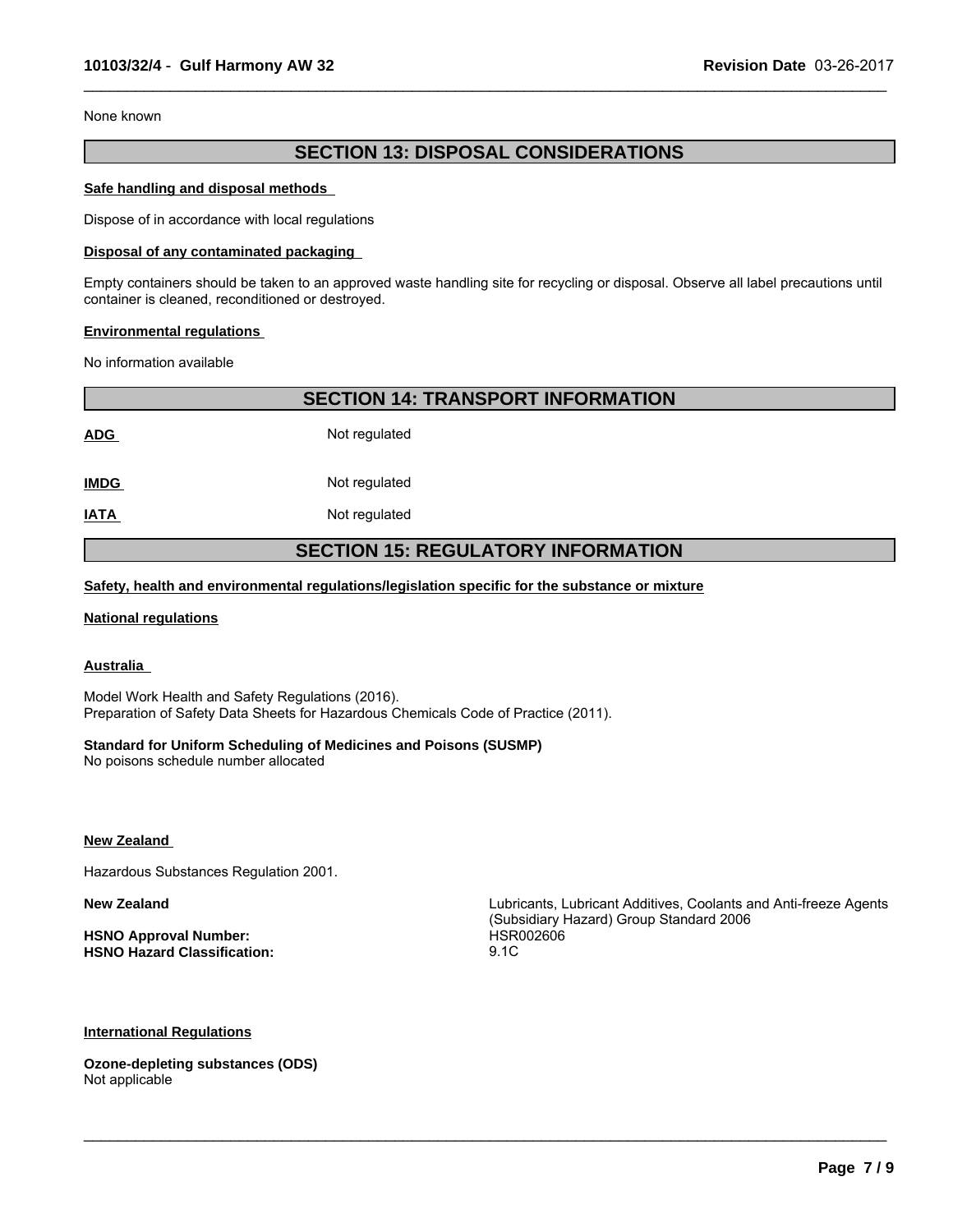$\_$  ,  $\_$  ,  $\_$  ,  $\_$  ,  $\_$  ,  $\_$  ,  $\_$  ,  $\_$  ,  $\_$  ,  $\_$  ,  $\_$  ,  $\_$  ,  $\_$  ,  $\_$  ,  $\_$  ,  $\_$  ,  $\_$  ,  $\_$  ,  $\_$  ,  $\_$  ,  $\_$  ,  $\_$  ,  $\_$  ,  $\_$  ,  $\_$  ,  $\_$  ,  $\_$  ,  $\_$  ,  $\_$  ,  $\_$  ,  $\_$  ,  $\_$  ,  $\_$  ,  $\_$  ,  $\_$  ,  $\_$  ,  $\_$  ,

#### **Persistent Organic Pollutants** Not applicable

**Chemicals Subject to Prior Informed Consent (PIC)** Not applicable

#### **International Inventories**

 **TSCA** - United States Toxic Substances Control Act Section 8(b) Inventory All ingredients are on the inventory or exempt from listing

 **DSL/NDSL** - Canadian Domestic Substances List/Non-Domestic Substances List All ingredients are on the inventory or exempt from listing

 **AICS** - Australian Inventory of Chemical Substances All ingredients are on the inventory or exempt from listing

 **PICCS** - Philippines Inventory of Chemicals and Chemical Substances All ingredients are on the inventory or exempt from listing

 **KECL** - Korean Existing and Evaluated Chemical Substances All ingredients are on the inventory or exempt from listing

 **IECSC** - China Inventory of Existing Chemical Substances All ingredients are on the inventory or exempt from listing

 **ENCS** - Japan Existing and New Chemical Substances All ingredients are on the inventory or exempt from listing

 **TCSI** - Taiwan National Existing Chemical Inventory Contact supplier for inventory compliance status

 **NZIoC** - New Zealand Inventory of Chemicals All ingredients are on the inventory or exempt from listing

### **Other Information**

**The highly refined base oil (Viscosity >20.5 cSt @40°C) contains one or more substance with the following CAS/EC numbers:**

| <b>Chemical name</b>                                      | <b>CAS No</b> | <b>EC-No</b> |
|-----------------------------------------------------------|---------------|--------------|
| Distillates (petroleum), solvent-refined heavy paraffinic | 64741-88-4    | 265-090-8    |
| Distillates (petroleum), solvent-refined light paraffinic | 64741-89-5    | 265-091-3    |
| Residual oils (petroleum), solvent deasphalted            | 64741-95-3    | 265-096-0    |
| Distillates (petroleum), solvent-refined heavy naphthenic | 64741-96-4    | 265-097-6    |
| Distillates (petroleum), solvent-refined light naphthenic | 64741-97-5    | 265-098-1    |
| Residual oils (petroleum), solvent-refined                | 64742-01-4    | 265-101-6    |
| Distillates (petroleum), hydrotreated heavy naphthenic    | 64742-52-5    | 265-155-0    |
| Distillates (petroleum), hydrotreated light naphthenic    | 64742-53-6    | 265-156-6    |
| Distillates (petroleum), hydrotreated heavy paraffinic    | 64742-54-7    | 265-157-1    |
| Distillates (petroleum), hydrotreated light paraffinic    | 64742-55-8    | 265-158-7    |
| Distillates (petroleum), solvent-dewaxed light paraffinic | 64742-56-9    | 265-159-2    |
| Residual oils (petroleum), hydrotreated                   | 64742-57-0    | 265-160-8    |
| Lubricating oils (petroleum), hydrotreated spent          | 64742-58-1    | 265-161-3    |
| Residual oils (petroleum), solvent-dewaxed                | 64742-62-7    | 265-166-0    |
| Distillates (petroleum), solvent-dewaxed heavy paraffinic | 64742-65-0    | 265-169-7    |
| Paraffin oils (petroleum), catalytic dewaxed heavy        | 64742-70-7    | 265-174-4    |
| Paraffin oils (petroleum), catalytic dewaxed light        | 64742-71-8    | 265-176-5    |